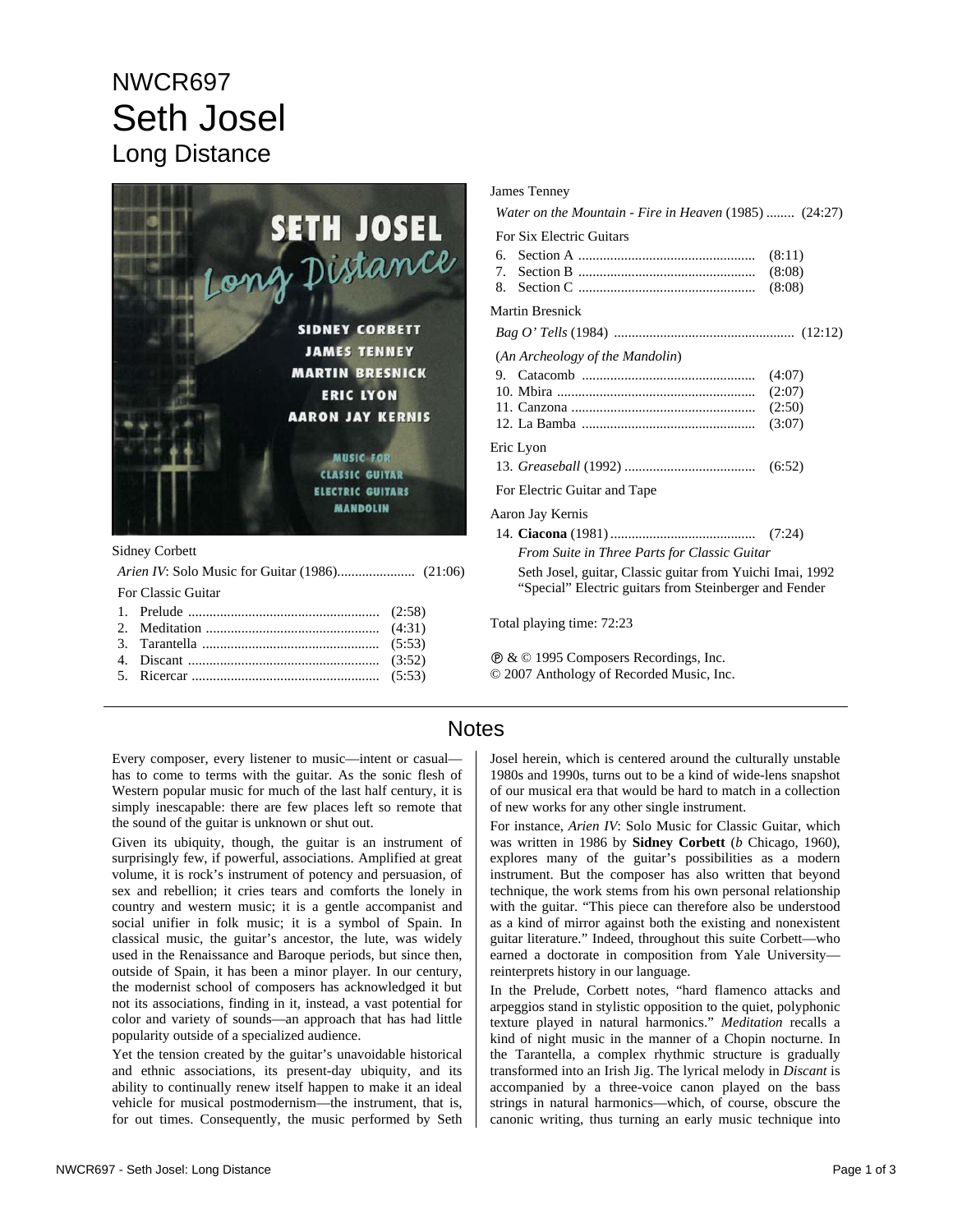modern musical graphics. The last movement, *Ricercar*, is also based upon Baroque technique, although there are hints of the repetitive techniques of the aggressive late twentieth century.

*Water on the Mountain … Fire in Heaven*, by **James Tenney** (*b* Silver City, NM, 10 Aug 1934), is electronic guitar music. It is even scored for what might seem like the kind of heavymetal assault force—six oddly tuned electric guitars—for which tonal and timbral subtlety is often quite beside the point. Yet this remarkable score inhabits its own unique and fastidious sonic world, and employs extraordinary harmonic effects that radically alter the tone of the instruments.

One of the most important innovators in music today, Tenney worked with Harry Partch in the 1950s, and was instrumental in both the nascent computer music of the 1960s and in the early minimalism of that period. Since the mid-1970s, he has devoted himself to harmonic theory and the practice of microtonal music, and he has been responsible for major advances in both areas. Written in 1985, *Water on the Mountain … Fire in Heaven* is a notable demonstration of that new way of harmonic thinking, where harmony is used not for dogged forward motion but to affect timbral perception.

Tenney's piece is structurally arresting as well: it comes into being as it progresses through its three parts. Conceived as two independent polyphonic layers, the piece has a first part that consists of only the top staff of each guitar part; the second part is the bottom staff, and the third part combines the two staves. This results in the epiphanic satisfaction that pianists—who learn music first for one hand, then for the other—know so well, namely, the delayed gratification of not discovering the whole until the individual staves are known. But Tenney's score is also an emerging music on all levels, since each of the two polyphonic strata consists of bits and pieces from the six different guitars spread in space. Each line has irregular rests and overlaps of notes and decays that produce a mysterious complexity, a music that gives the sense of still coming into being.

A generation younger than Tenney, **Martin Bresnick** (*b* New York City, 13 Nov 1946) also has a background in computer music. He has evolved a career as a widely performed composer and influential teacher in his capacity as coordinator of composition at Yale University's School of Music. His *Bag O' Tells*, which was written for a 1984 Mandolin Celebration in Hartford, Connecticut, is also a transformative music, although its approach to timbral transformation is entirely different from Tenney's. With the intention to investigate the distinctive characters of four musical "tells," or archeological digs, it evokes cultures and musics far removed from those we normally associate with the mandolin. Bresnick emulates the "dark and somber sounds" of the Russian balalaika in *Catacomb*; he imitates the sounds of the African thumb piano in *Mbira*; he models *Canzona* on the Italian song style in which a repeated note begins each phrase; and in *La Bamba* he celebrates the Latin American dance known to all mavens of '60s pop music. (As a kind of bonus track in this guitar disc, Bresnick's work for mandolin displays Seth Josel's musical versatility and ability to move across boundaries to another, fundamentally dissimilar, plucked string instrument.)

**Eric Lyon** (*b* 1962) also has an academic background in music—Princeton University, Eastman School of Music, and a Ph.D. in composition from the University of California, San Diego, where he has pursued postdoctoral research in computer music. His music is carefully proportioned (the composer explains that the two large sections "are buffered by interpolated micro-movements") and includes use of advanced technology in the processing of sampled sounds. Yet here, the guitar means rock music, and *Greaseball* is an internationally disturbing statement about the inevitable and maybe irreconcilable conflict between Generation X and the traditional word of classical music. "There are several allusions to death, illustrating the tragic dilemma of contemporary music in the classical tradition," Lyon explains. "The opening tape chord is built from a set of frequencies found by researches to be useful in communicating with the dead." The vocal samples come from an interview with a musician who had promised to commit suicide on stage during a performance, but who died of an accidental heroin overdose before he got the chance. *Greaseball* dates from 1992 and was written for and premiered by Seth Josel, who also recorded the sampled guitar parts.

**Aaron Jay Kernis** (*b* Philadelphia, 15 Jan 1960) studied at Yale as well, and is also a composer whose music often reacts to the existential crises of our times, especially in a recent series of large-scale orchestral works. *Ciacona*, though, is an example of the composer's early attempts to combine repeated musical process, expressive melody, and strong emotion, all within his personal take on an early Baroque form. A movement from his 1981 *Suite in Three Parts*, it employs six chords as a chaconne, which are arpeggiated minimalist style in the outer sections and strummed in the middle sections. In that process, *Ciacona* serves not only as a lyric epilogue to Lyon's more recent and aggressive angst but also as one more instance of the guitar anchored to both its history and our present.

Originally from New York and now residing in Berlin, **Seth Josel** has become one of the leading guitarists of his generation, active in a broad diversity of styles and genres. As a soloist and an ensemble member, he has premiered more than two dozen works including Louis Andriessen and Robert Wilson's opera *De Materie*, John Cage's *Five<sup>4</sup>*, Sidney Corbett's *Die Stimmen der Wande*, and James Tenney's *Form 4*. He has performed throughout Europe and North America, including with the BBC Symphony Orchestra, the Southwest German Radio Orchestra, and the Schoenberg Ensemble of Amsterdam, and at numerous festivals including the South Bank Festival, Strasbourg Musica, the Holland Festival, and the Munich Biennale. Since 1991, he has been a permanent member of the Musikfabrik Nordrhein-Westfalen, a statesubsidized ensemble devoted to the performance of contemporary music. He has been associated with many of the leading young composers of Europe including Richard Barrett, Johannes Kalitzke, and Manfred Stahnke.

Seth Josel's teachers have included Manuel Barrueco, Eliot Fisk, Robert Guthrie, and harpsichordist Richard Rephann and he has participated in master classes of Oscar Ghiglia and Andres Segovia. He earned a Bachelor of Music degree at the Manhattan school of music and he received Masters degrees and a Doctor of Musical Arts degree from Yale University. Among his honors and awards are a Fulbright-Hays grant and an artist's stipend from the German state of Baden-Wurttemberg for residency at Schloss Solitude, Stuttgart.